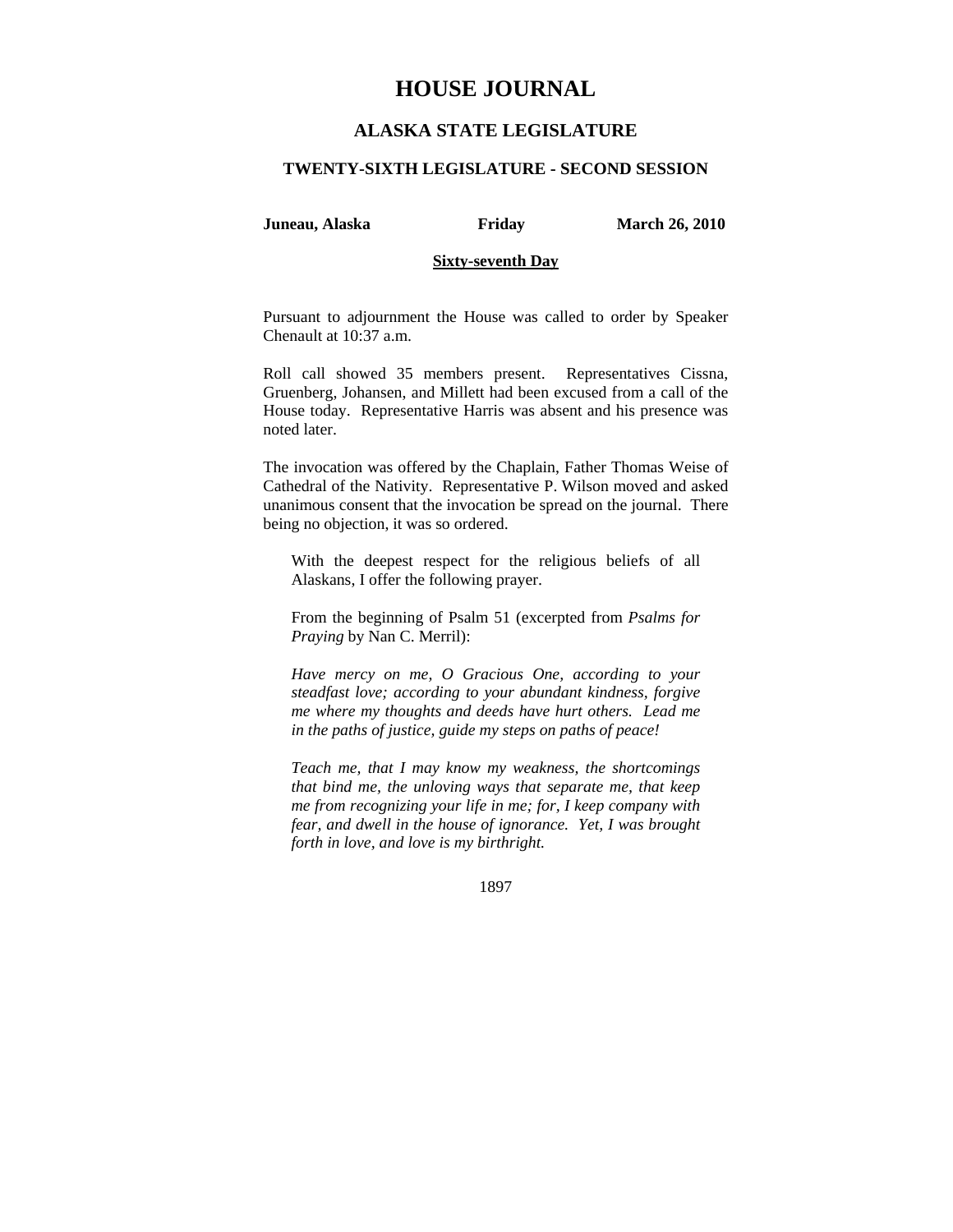Gracious God, you created us and placed us within families to learn how to love and be loved. We praise you for your goodness; we thank you for your gifts. Bless our state with your love. Raise up in Alaska good and holy families, loving husbands and wives, devoted parents and children. Raise up from our families and friends dedicated and generous leaders who will serve as models in our communities. Amen.

The Pledge of Allegiance was led by Representative Munoz.

## **CERTIFICATION OF THE JOURNAL**

Representative Austerman, Acting Majority Leader, moved and asked unanimous consent that the journal for the  $66<sup>th</sup>$  legislative day be approved as certified by the Chief Clerk. There being no objection, it was so ordered.

**\* \* \* \* \*** 

Representative Lynn introduced David and Jonathan Burgess, Guest Pages, from Anchorage.

## **MESSAGES FROM THE SENATE**

A message dated March 25, 2010, was read stating the Senate passed the following, and they are transmitted for consideration:

## **FIRST READING AND REFERENCE OF SENATE BILLS**

#### **SB 247**

CS FOR SENATE BILL NO. 247(L&C) by the Senate Labor and Commerce Committee, entitled:

"An Act extending the termination date of the Board of Pharmacy; and providing for an effective date."

was read the first time and referred to the Labor & Commerce and Finance Committees.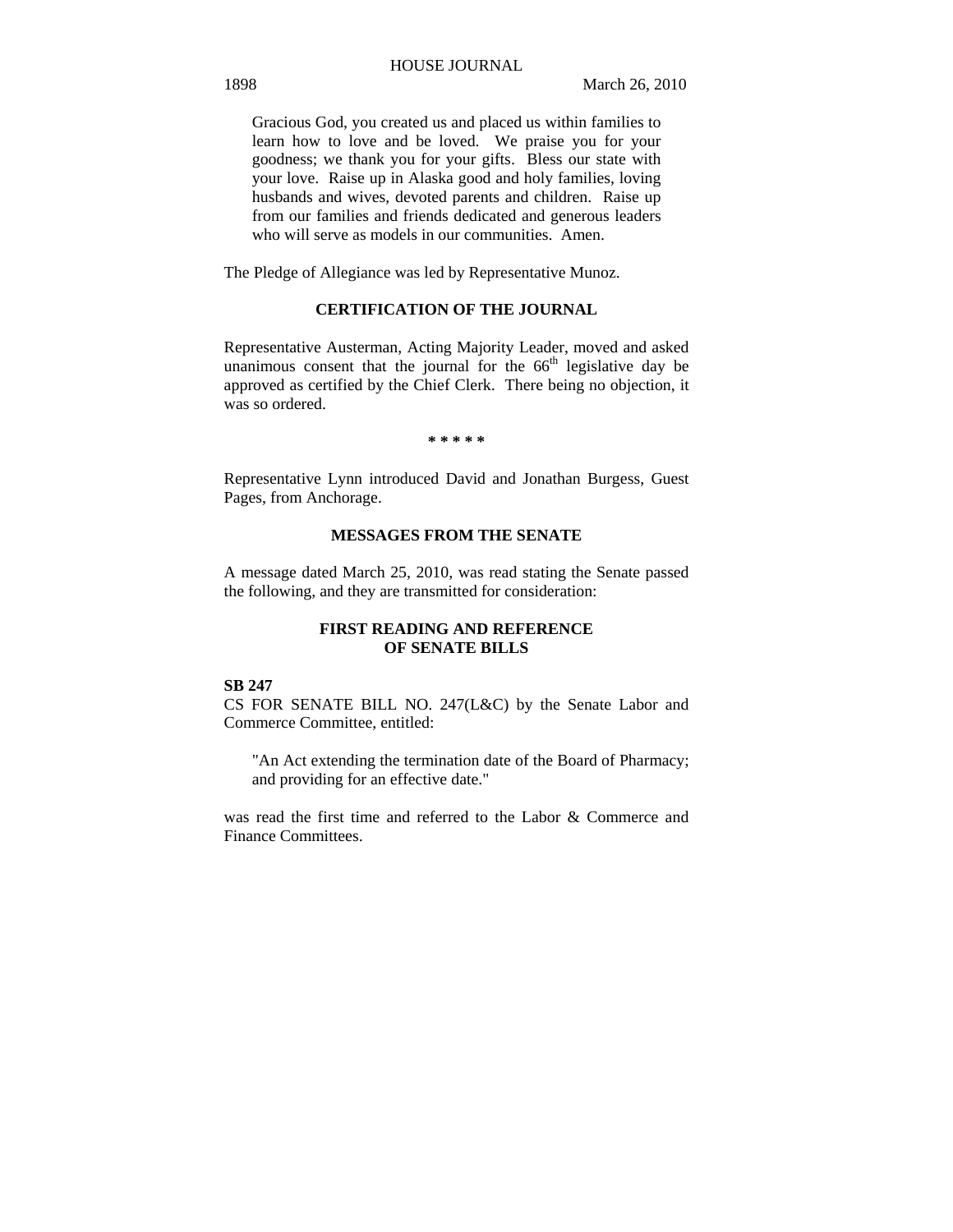#### **SB 248**

CS FOR SENATE BILL NO. 248(L&C) by the Senate Labor and Commerce Committee, entitled:

"An Act extending the termination date of the Board of Marital and Family Therapy; and providing for an effective date."

was read the first time and referred to the Labor & Commerce and Finance Committees.

## **SB 262**

SENATE BILL NO. 262 by the Senate Rules Committee by request of the Legislative Budget and Audit Committee, entitled:

"An Act extending the termination date of the Board of Social Work Examiners; and providing for an effective date."

was read the first time and referred to the Labor & Commerce and Finance Committees.

#### **SB 263**

SENATE BILL NO. 263 by the Senate Rules Committee by request of the Legislative Budget and Audit Committee, entitled:

"An Act extending the termination date of the Board of Professional Counselors; and providing for an effective date."

was read the first time and referred to the Labor & Commerce and Finance Committees.

## **COMMUNICATIONS**

The following were received:

Dept. of Administration Office of the Commissioner Monetary Terms of Agreement Between the State and Public Employees Local 71 Representing the Labor, Trades and Crafts Unit March 24, 2010 (as required by AS 23.40.215)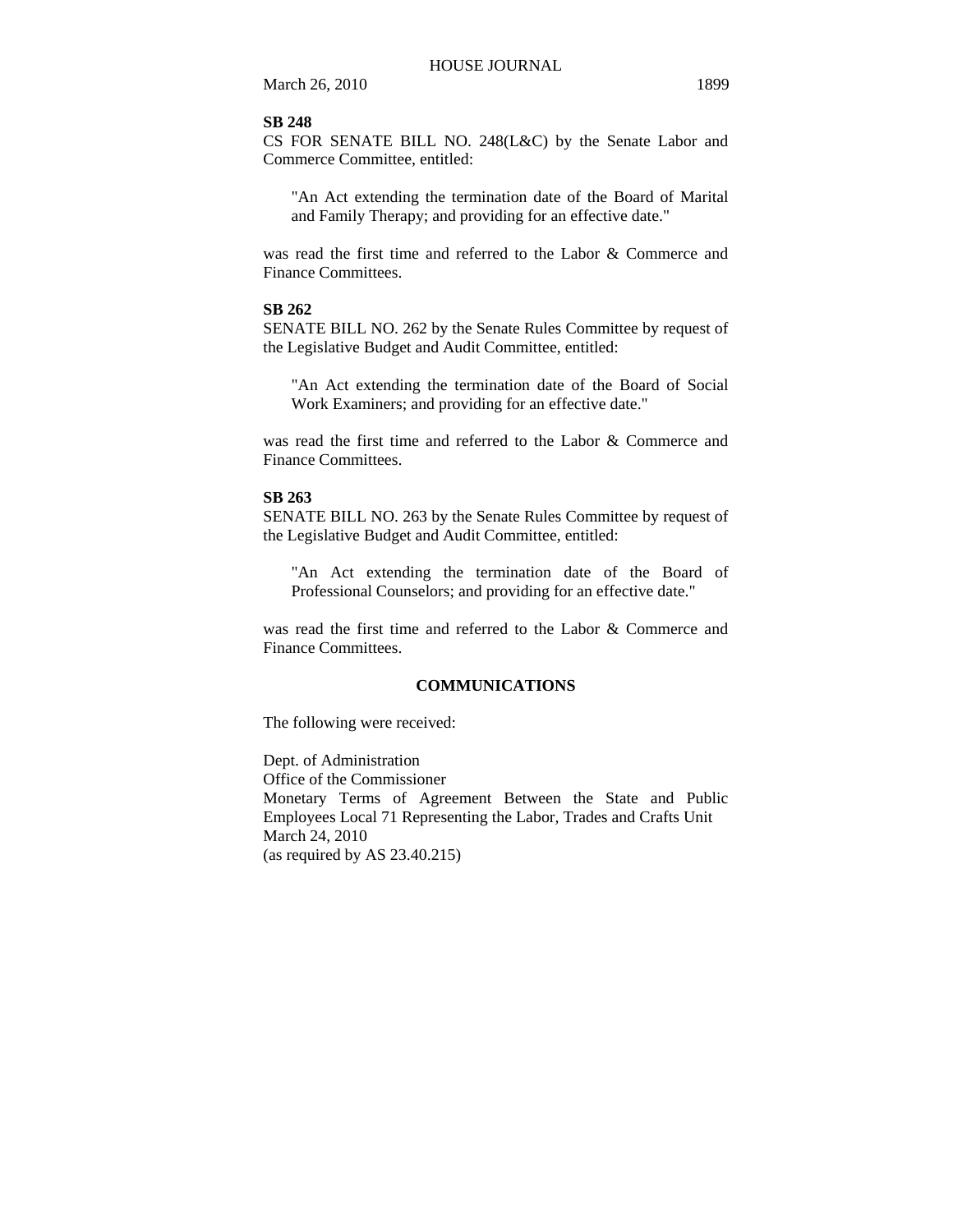Dept. of Administration Office of the Commissioner Monetary Terms of Agreement Between the State and the Teachers' Education Association of Mt. Edgecumbe March 24, 2010 (as required by AS 23.40.215)

The Speaker referred the monetary terms to the Finance Committee.

## **REPORTS OF STANDING COMMITTEES**

### **HB 251**

The Judiciary Committee considered:

HOUSE BILL NO. 251 "An Act relating to liens on vehicles; and providing for an effective date."

and recommends it be replaced with:

CS FOR HOUSE BILL NO. 251(JUD) "An Act relating to liens on vehicles and to towing, transporting, and storage of vehicles; and providing for an effective date."

The report was signed by Representative Ramras, Chair, with the following individual recommendations:

Do pass (2): Lynn, Ramras

No recommendation (3): Herron, Dahlstrom, Holmes

Amend (1): Gatto

The following fiscal note(s) apply to CSHB 251(JUD):

- 1. Zero, Dept. of Commerce, Community, & Economic Development
- 2. Zero, Dept. of Transportation & Public Facilities

HB 251 was referred to the Rules Committee for placement on the calendar.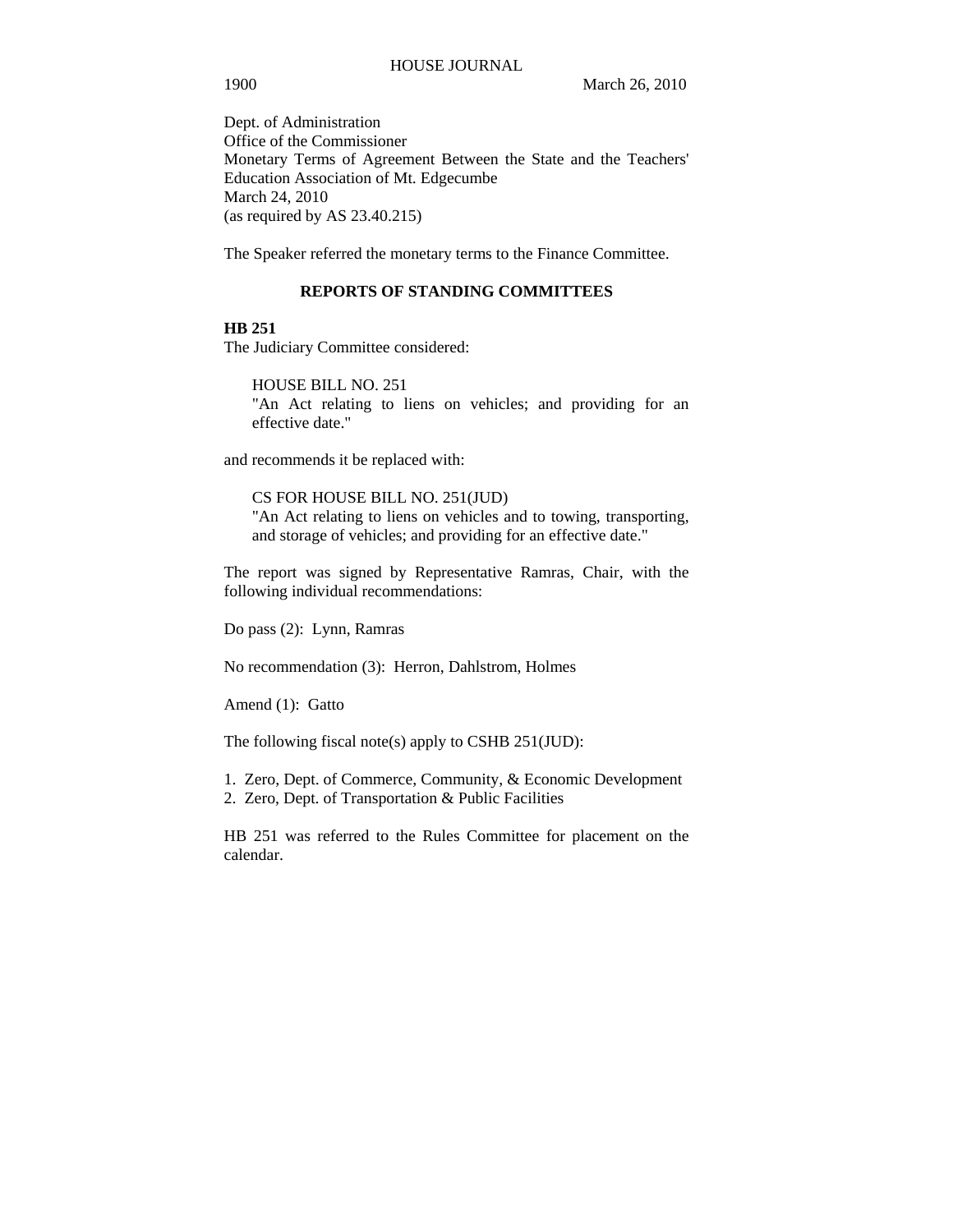**HB 267**

The Transportation Committee considered:

HOUSE BILL NO. 267

"An Act relating to travel by snow machine within five miles of the right-of-way of the James Dalton Highway."

and recommends it be replaced with:

CS FOR HOUSE BILL NO. 267(TRA)

"An Act relating to travel by snow machine within five miles of the right-of-way of the James Dalton Highway; and providing for an effective date."

The report was signed by Representative P. Wilson, Chair, with the following individual recommendations:

Do pass (2): T. Wilson, Johnson

Do not pass (2): Munoz, P. Wilson

Amend (1): Petersen

The following fiscal note(s) apply to CSHB 267(TRA):

1. Zero, Dept. of Natural Resources

HB 267 was referred to the Resources Committee.

## **HB 408**

The Judiciary considered:

HOUSE BILL NO. 408 "An Act relating to misconduct involving weapons."

and recommends it be replaced with:

CS FOR HOUSE BILL NO. 408(JUD) (same title)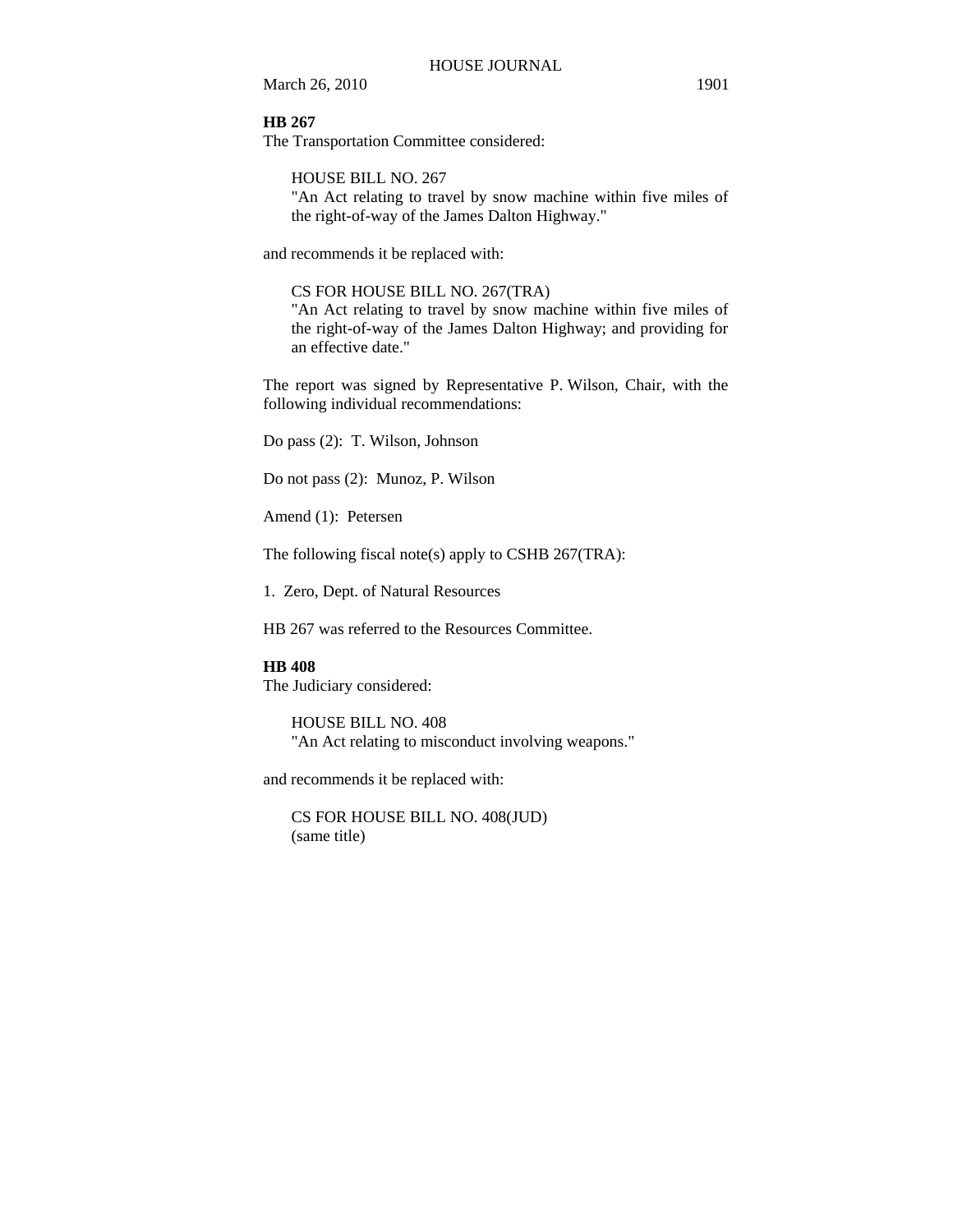The report was signed by Representative Ramras, Chair, with the following individual recommendations:

Do pass (2): Lynn, Ramras

No recommendation (2): Herron, Gatto

The following fiscal note(s) apply to CSHB 408(JUD):

1. Zero, Dept. of Law 2. Zero, Dept. of Public Safety

HB 408 was referred to the Finance Committee.

### **SB 60**

The Judiciary Committee considered:

CS FOR SENATE BILL NO. 60(L&C)

"An Act relating to the Uniform Probate Code, including wills, trusts, nonprobate transfers, augmented estates, personal representatives, and trustees; and amending Rules 3 and 8, Alaska Rules of Civil Procedure, Rule 1, Alaska Rules of Probate Procedure, and Rule 37.5, Alaska Rules of Administration."

The report was signed by Representative Ramras, Chair, with the following individual recommendations:

Do pass (4): Lynn, Herron, Gatto, Ramras

The following fiscal note(s) apply:

2. Zero, Dept. of Law

CSSB 60(L&C) was referred to the Rules Committee for placement on the calendar.

## **INTRODUCTION OF CITATIONS**

The following citations were introduced and referred to the Rules Committee for placement on the calendar: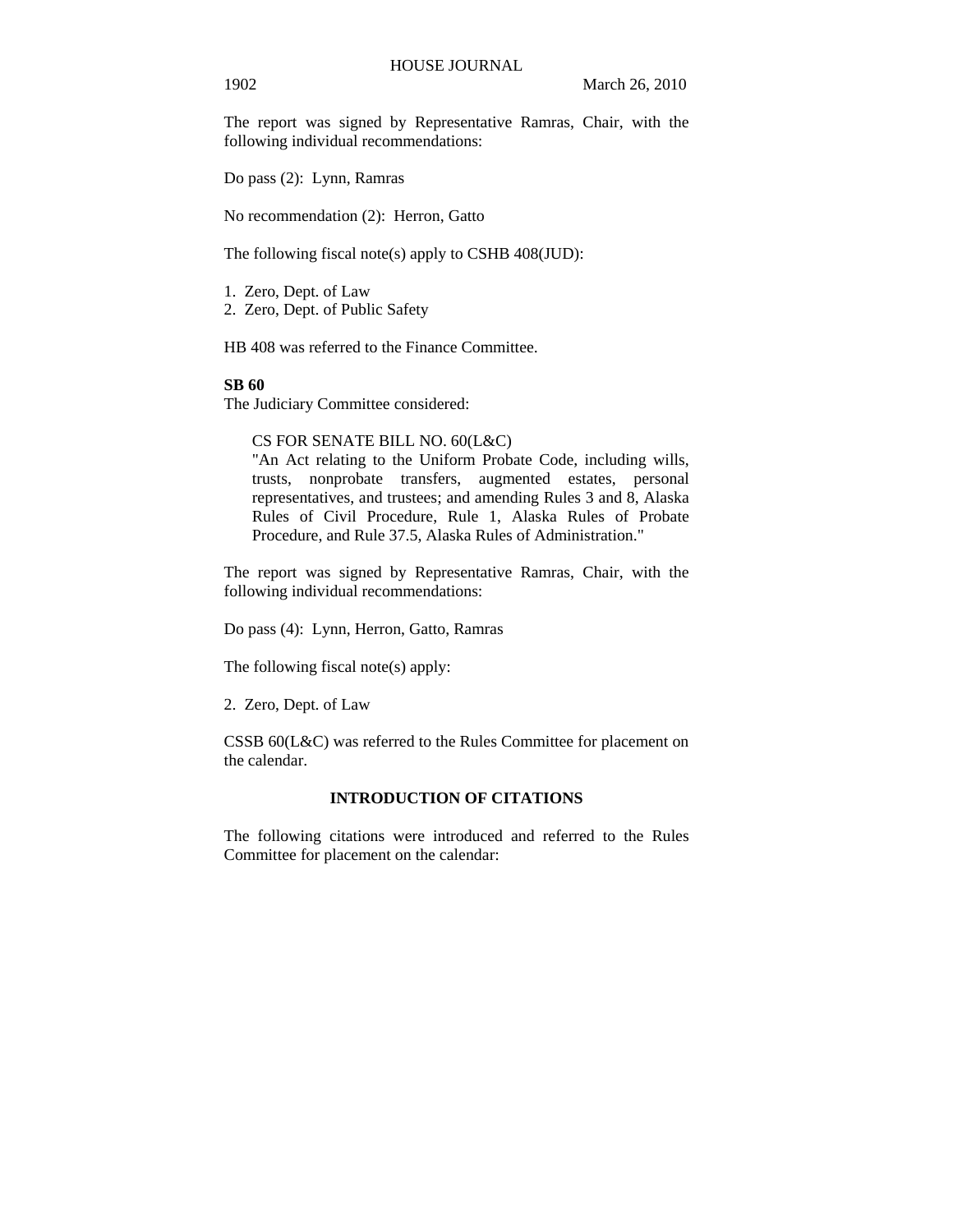Honoring - James Lester Lamson By Representative Johnson; Senator McGuire

Honoring - Seward High School Boys Track Team, 2009 Small Schools State Track Champions By Senator Stevens; Representative Seaton

In Memoriam - Geoffrey Feiler By Representative Gardner; Senator Ellis

In Memoriam - Lloyd Wynell Cannon By Representative Austerman; Senator Stevens

In Memoriam - Candice Berner By Senator Hoffman; Representative Edgmon

In Memoriam - Rangvald "Ray" Lind By Senator Stevens; Representative Seaton

In Memoriam - Lourie Mildred "Jill" Greer By Senator Stevens; Representative Seaton

In Memoriam - Marlin Grasser By Senator Bunde

\*\*The presence of Representative Harris was noted.

## **INTRODUCTION, FIRST READING, AND REFERENCE OF HOUSE RESOLUTIONS**

## **HCR 23**

HOUSE CONCURRENT RESOLUTION NO. 23 by the House Judiciary Committee:

Suspending Rules 24(c), 35, 41(b), and 42(e), Uniform Rules of the Alaska State Legislature, concerning Senate Bill No. 194, relating to penalties and civil damages for certain alcohol violations.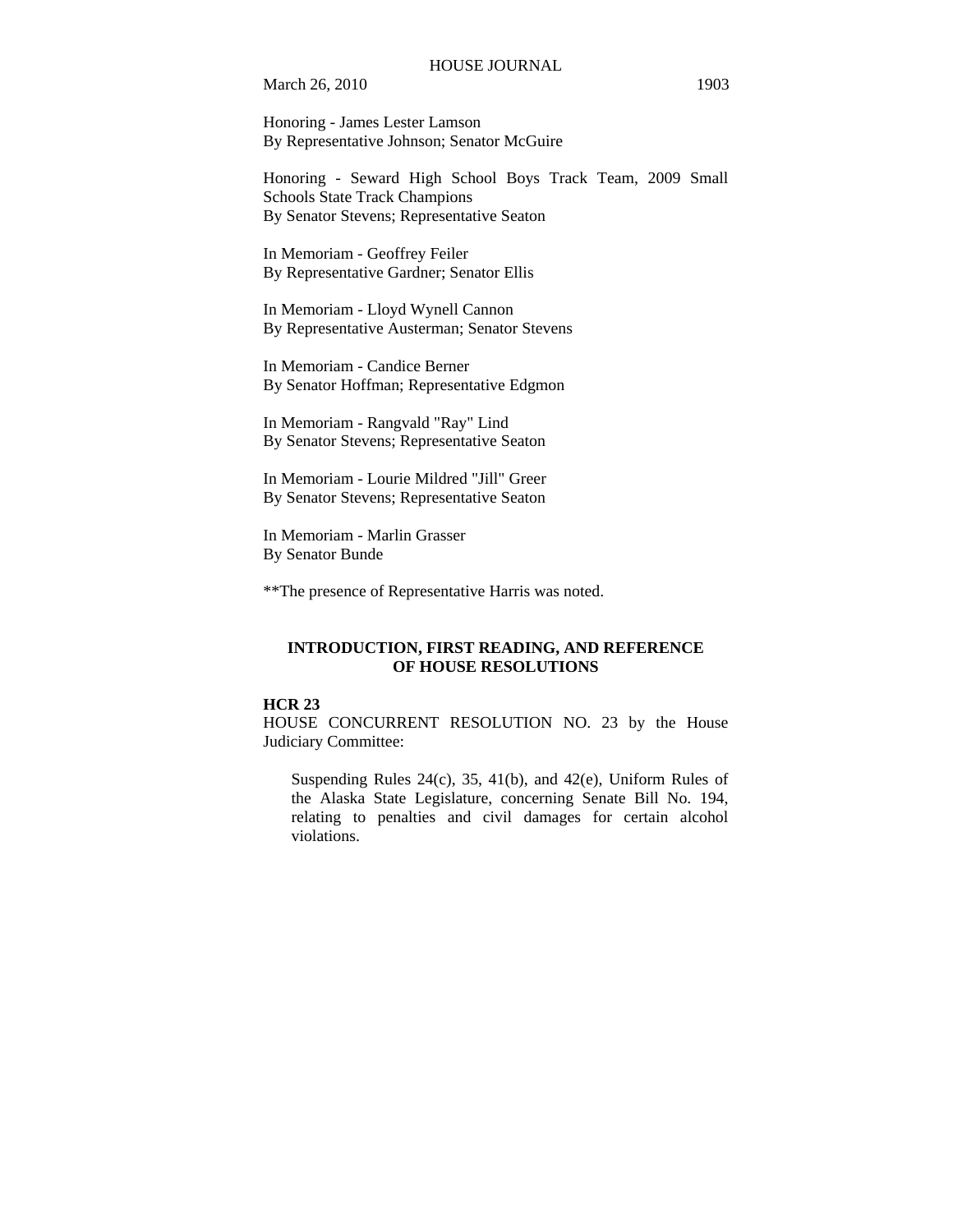was read the first time and referred to the Rules Committee for placement on the calendar.

## **INTRODUCTION, FIRST READING, AND REFERENCE OF HOUSE BILLS**

## **HB 421**

HOUSE BILL NO. 421 by the House Rules Committee by request of the Governor, entitled:

"An Act relating to the compensation of certain public officials, officers, and employees not covered by collective bargaining agreements; and providing for an effective date."

was read the first time and referred to the Finance Committee.

The following fiscal note(s) apply:

1. Fiscal, Dept. of Administration/All Depts.

The Governor's transmittal letter dated March 25, 2010, follows:

"Dear Speaker Chenault:

Under the authority of Art. III, Sec. 18, of the Alaska Constitution, I am transmitting a bill relating to State employees' compensation.

This bill will revise the salary schedule for State employees who are not covered by collective bargaining agreements. Specifically, the bill will provide for two percent increases in fiscal years 2011, 2012, and 2013. These increases are consistent with the State's parameters for negotiations with the labor unions that represent employees in collective bargaining units. The bill will cover employees in the executive, legislative, and judicial branches.

I urge your prompt and favorable action on this measure.

Sincerely,  $\sqrt{s}$ Sean Parnell Governor"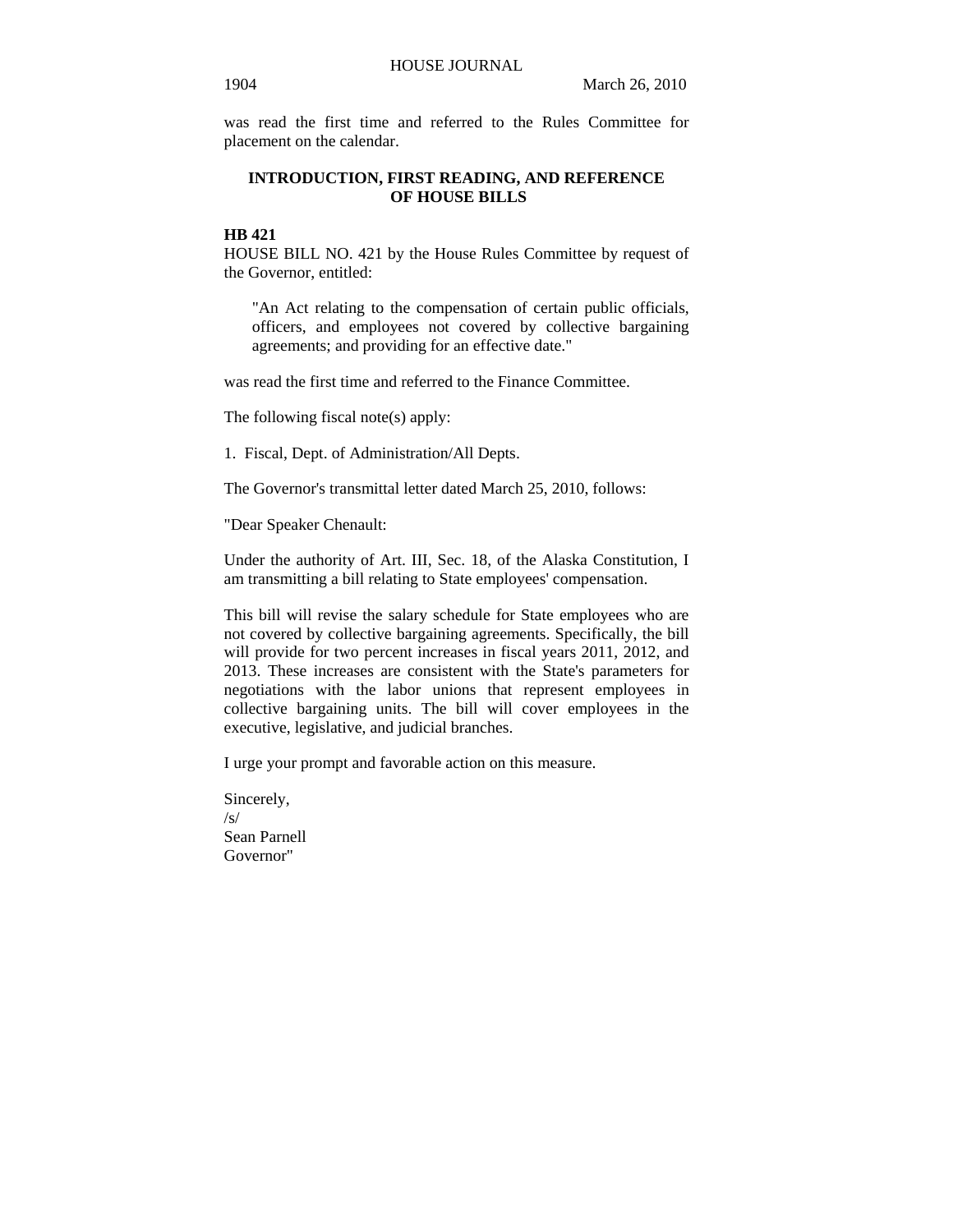#### **HB 422**

HOUSE BILL NO. 422 by the House Rules Committee by request of the Governor, entitled:

"An Act relating to a corporation income tax credit for contributions to a qualified trade association awarded a contract by the Department of Commerce, Community, and Economic Development for planning and executing a destination tourism marketing campaign made by a person that derives income from the sale of goods or services to visitors to the state; relating to the excise tax on passengers traveling on commercial passenger vessels providing overnight accommodations in the state's marine waters; and providing for an effective date."

was read the first time and referred to the Finance Committee.

The following fiscal note(s) apply:

- 1. Fiscal, Dept. of Commerce, Community, & Economic Development
- 2. Fiscal, Dept. of Revenue
- 3. Fiscal, Dept. of Revenue

The Governor's transmittal letter dated March 25, 2010, follows:

"Dear Speaker Chenault:

Under the authority of Art. III, Sec. 18, of the Alaska Constitution, I am transmitting a bill that provides for (1) a corporate income tax credit for contributions to the qualified trade association that plans and executes a destination tourism marketing campaign, and (2) amendments to the commercial passenger vessel excise tax program to reduce the tax rate and provide for a periodic review of the tax rate to ensure that it remains commensurate with costs of hosting passengers in Alaska.

After decades of steady growth in cruise ship passenger visits to Alaska, Alaska is facing a 17 percent decline in cruise visitation this summer. Currently, that would translate into 140,000 fewer passengers coming here during the four-month cruise season, fewer Alaska jobs, and less revenue for Alaska's small businesses. In recognition of the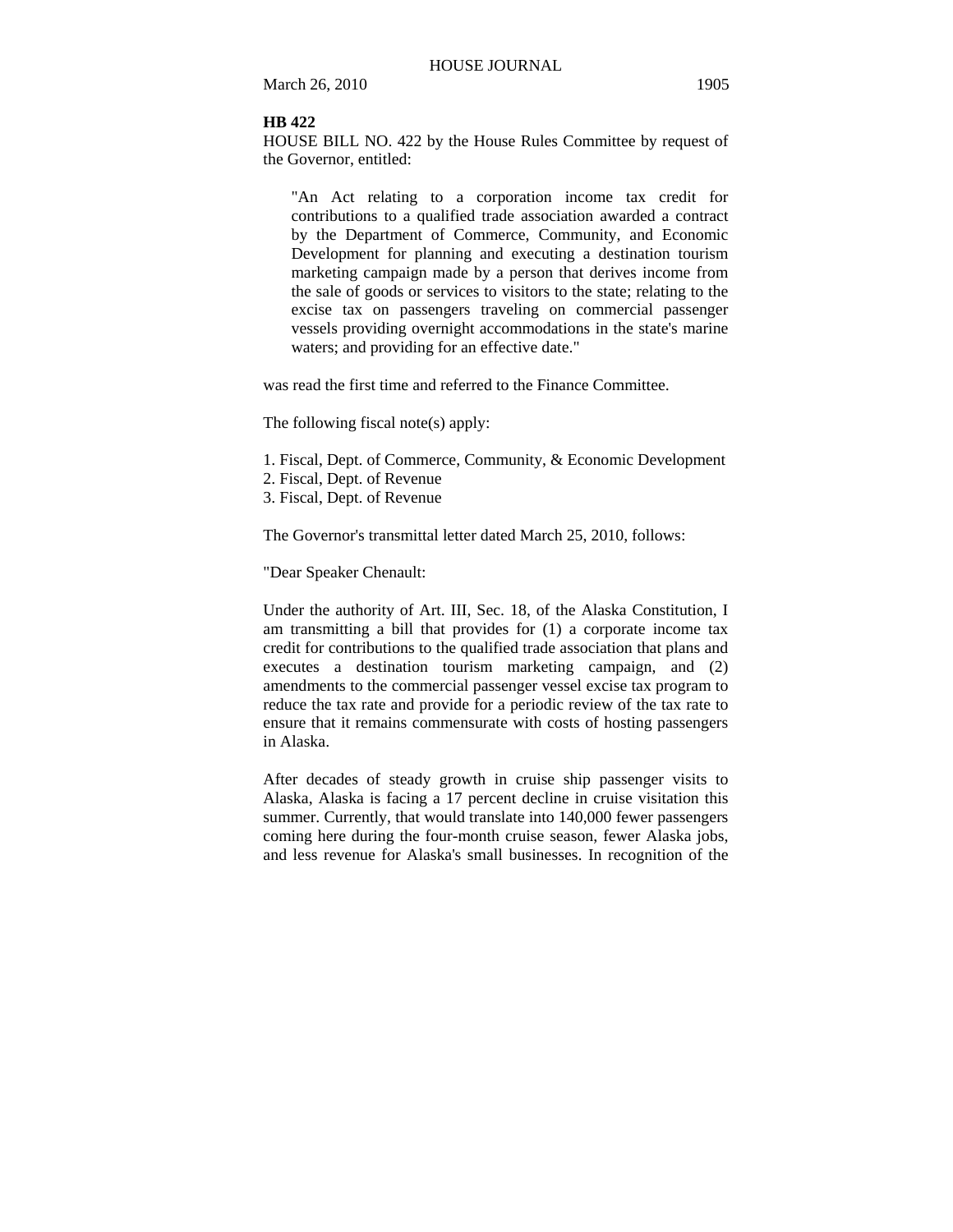### 1906 March 26, 2010

significant impact this decline in cruise ship travel has on Alaska, I propose legislation to increase tourism marketing through a corporate income tax credit mechanism, and a reduction of the excise tax imposed upon passengers visiting Alaska by cruise ship. I am also proposing a periodic review to assess the projected community needs and use of appropriations to safely and efficiently host visitors in Alaska.

We can grow our economy by bringing more visitors to fuel our own Alaska businesses. In short, we should make Alaska a more affordable destination and send a message that we welcome travelers.

I urge your prompt and favorable action on the bill.

Sincerely,  $\sqrt{s}$ Sean Parnell Governor"

#### **CONSIDERATION OF THE DAILY CALENDAR**

#### **SECOND READING OF HOUSE BILLS**

## **HB 253**

The following was read the second time:

HOUSE BILL NO. 253

"An Act relating to the time periods affecting certain liens related to providing labor, material, service, or equipment to real property, including buildings and other improvements."

with the: **Journal Page** 

| L&C RPT 5DP    | 1646 |
|----------------|------|
| FN1: ZERO(CED) | 1647 |
| JUD RPT 6DP    | 1738 |
| FN1: ZERO(CED) | 1738 |

Representative Austerman moved and asked unanimous consent that HB 253 be considered engrossed, advanced to third reading, and placed on final passage. There being no objection, it was so ordered.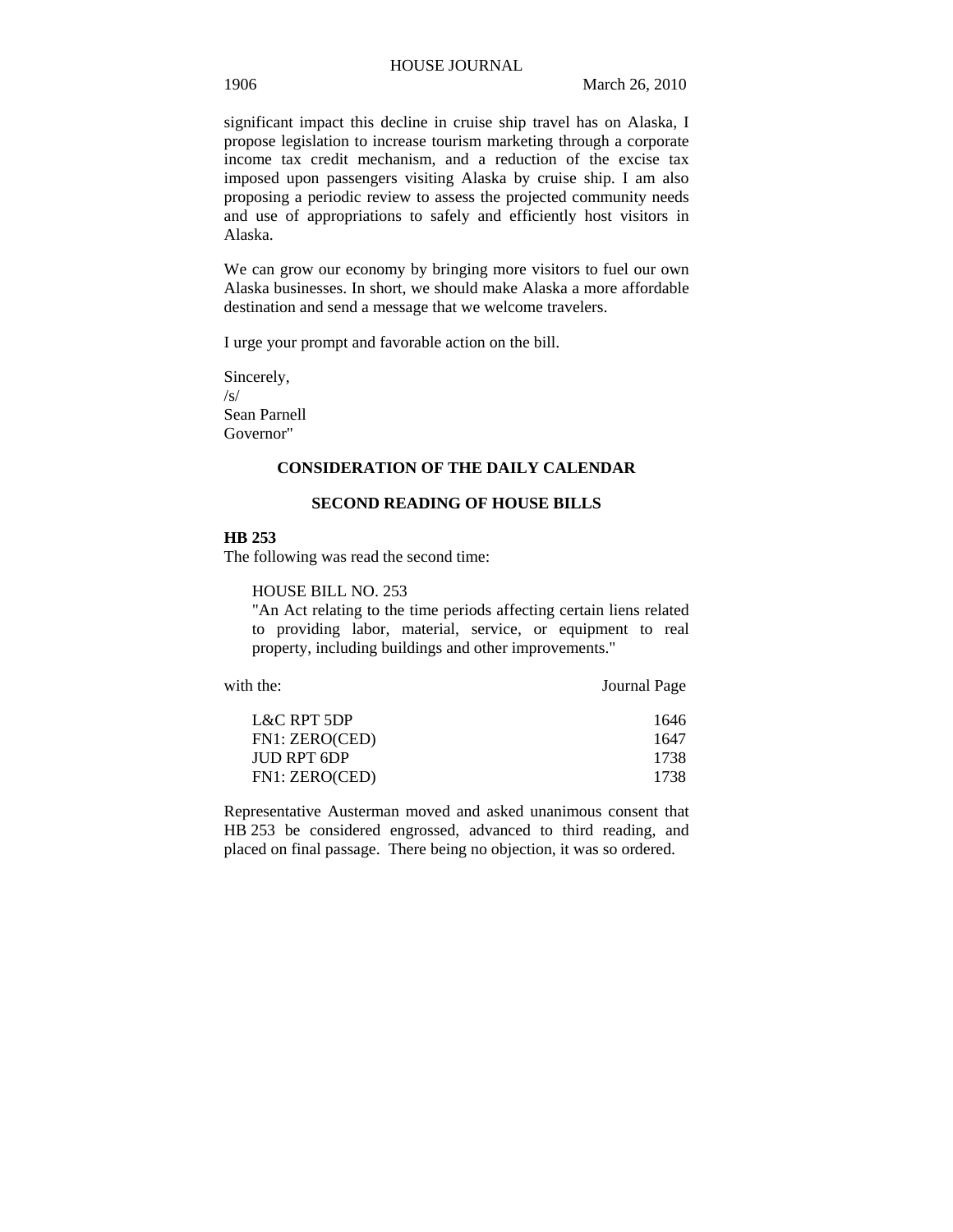HB 253 was read the third time.

The question being: "Shall HB 253 pass the House?" The roll was taken with the following result:

HB 253 Third Reading Final Passage

#### **YEAS: 36 NAYS: 0 EXCUSED: 4 ABSENT: 0**

Yeas: Austerman, Buch, Chenault, Crawford, Dahlstrom, Doogan, Edgmon, Fairclough, N.Foster, Gara, Gardner, Gatto, Guttenberg, Harris, Hawker, Herron, Holmes, Johnson, Joule, Kawasaki, Keller, Kelly, Kerttula, Lynn, Munoz, Neuman, Olson, Petersen, Ramras, Salmon, Seaton, Stoltze, Thomas, Tuck, P.Wilson, T.Wilson

Excused: Cissna, Gruenberg, Johansen, Millett

And so, HB 253 passed the House and was referred to the Chief Clerk for engrossment.

#### **HB 366**

The following was read the second time:

## HOUSE BILL NO. 366

"An Act relating to indemnification agreements that relate to motor carrier transportation contracts."

| with the:               | Journal Page |
|-------------------------|--------------|
| TRA RPT CS(TRA) 5DP 1NR | 1714         |
| FN1: ZERO(DOT)          | 1715         |
| JUD RPT CS(JUD) 7DP     | 1814         |
| FN1: ZERO(DOT)          | 1814         |
|                         |              |

Representative Austerman moved and asked unanimous consent that the following committee substitute be adopted in lieu of the original bill:

CS FOR HOUSE BILL NO. 366(JUD) (same title)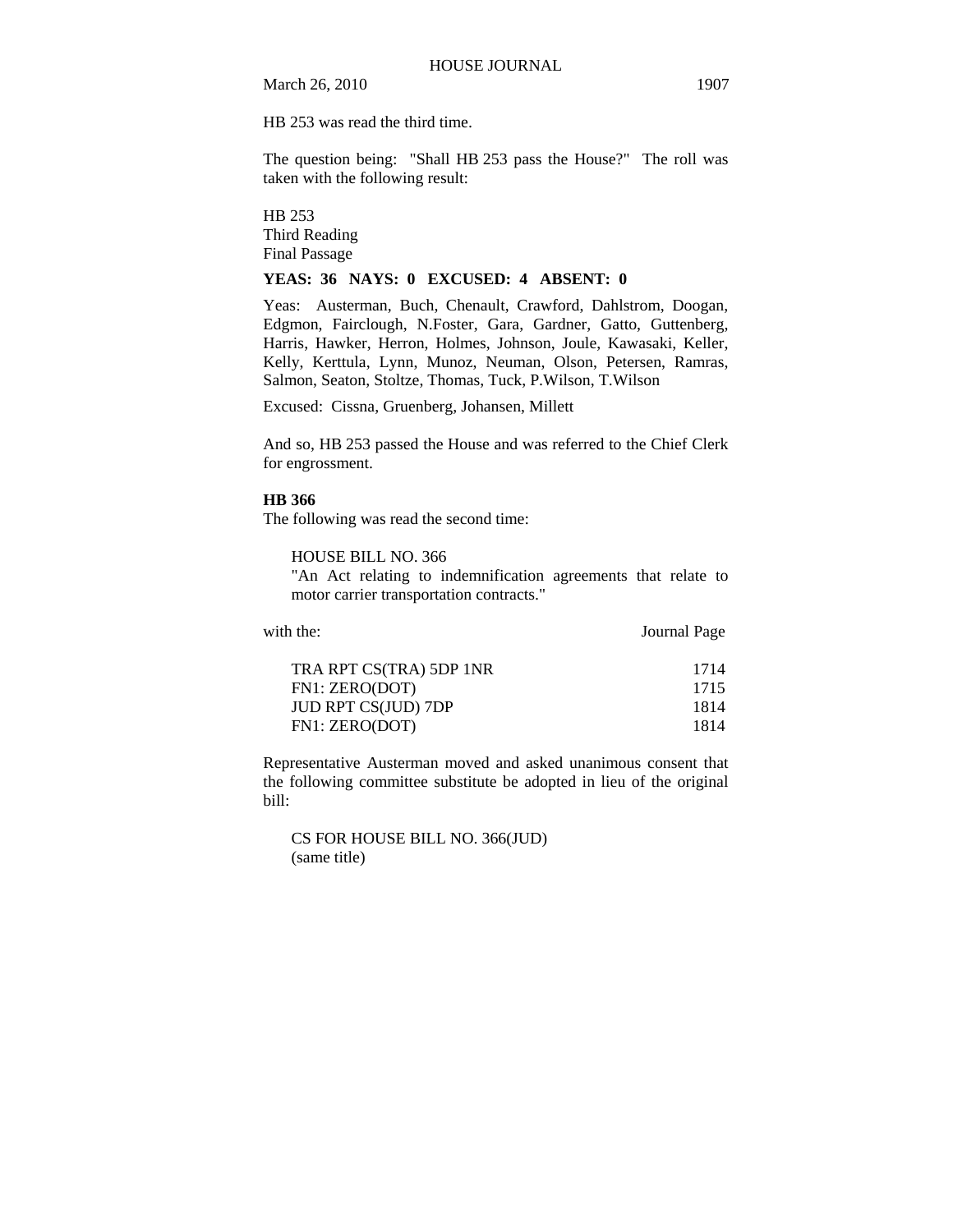There being no objection, it was so ordered.

Representative Austerman moved and asked unanimous consent that CSHB 366(JUD) be considered engrossed, advanced to third reading, and placed on final passage. There being no objection, it was so ordered.

CSHB 366(JUD) was read the third time.

The question being: "Shall CSHB 366(JUD) pass the House?" The roll was taken with the following result:

CSHB 366(JUD) Third Reading Final Passage

#### **YEAS: 36 NAYS: 0 EXCUSED: 4 ABSENT: 0**

Yeas: Austerman, Buch, Chenault, Crawford, Dahlstrom, Doogan, Edgmon, Fairclough, N.Foster, Gara, Gardner, Gatto, Guttenberg, Harris, Hawker, Herron, Holmes, Johnson, Joule, Kawasaki, Keller, Kelly, Kerttula, Lynn, Munoz, Neuman, Olson, Petersen, Ramras, Salmon, Seaton, Stoltze, Thomas, Tuck, P.Wilson, T.Wilson

Excused: Cissna, Gruenberg, Johansen, Millett

And so, CSHB 366(JUD) passed the House and was referred to the Chief Clerk for engrossment.

## **THIRD READING OF HOUSE BILLS**

#### **HB 3**

The following, which was advanced to third reading from the March 25, 2010, calendar (page 1885), was read the third time:

CS FOR HOUSE BILL NO. 3(FIN)

"An Act relating to issuance of identification cards and to issuance of driver's licenses; relating to regulations concerning identification cards and driver's licenses; and providing for an effective date."

The Speaker stated that, without objection, CSHB 3(FIN) would be held in third reading to the March 29, 2010, calendar.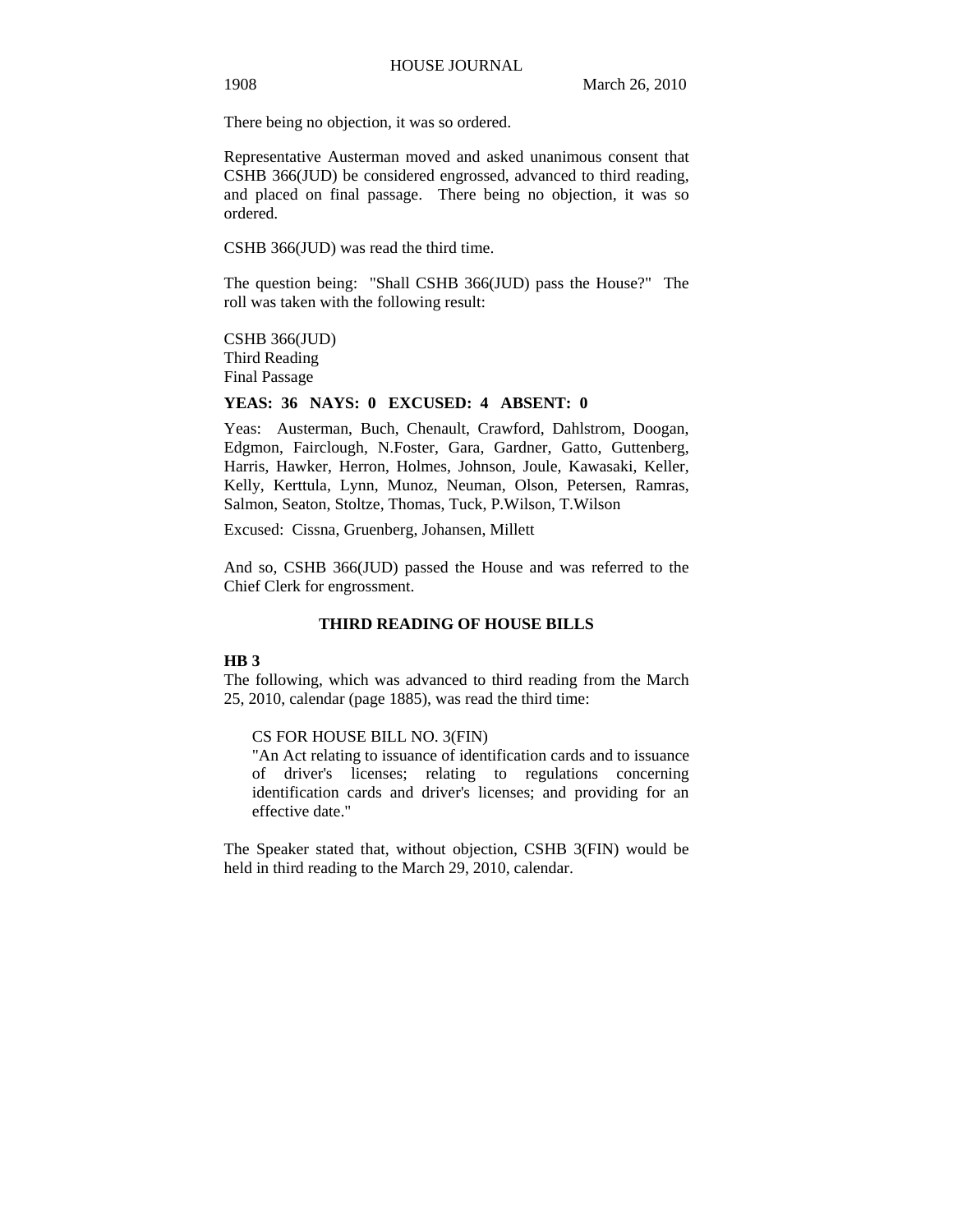#### HOUSE JOURNAL

### **LEGISLATIVE CITATIONS**

Representative Austerman moved and asked unanimous consent that the House approve the citations on the calendar. There being no objection, the following citations were approved and sent to enrolling:

### Honoring - Dirk Nickisch, Red Cross Hero

By Representatives Salmon, Chenault, Austerman, Buch, Cissna, Crawford, Dahlstrom, Doogan, Edgmon, Fairclough, N. Foster, Gara, Gardner, Gatto, Gruenberg, Guttenberg, Harris, Hawker, Herron, Holmes, Johansen, Johnson, Joule, Kawasaki, Keller, Kelly, Kerttula, Lynn, Millett, Munoz, Neuman, Olson, Petersen, Ramras, Seaton, Stoltze, Thomas, Tuck, P. Wilson, T. Wilson; Senator Kookesh

#### Honoring - Krystie DePue, Red Cross Hero

By Representatives Salmon, Chenault, Austerman, Buch, Cissna, Crawford, Dahlstrom, Doogan, Edgmon, Fairclough, N. Foster, Gara, Gardner, Gatto, Gruenberg, Guttenberg, Harris, Hawker, Herron, Holmes, Johansen, Johnson, Joule, Kawasaki, Keller, Kelly, Kerttula, Lynn, Millett, Munoz, Neuman, Olson, Petersen, Ramras, Seaton, Stoltze, Thomas, Tuck, P. Wilson, T. Wilson; Senator Kookesh

### Honoring - Kwigillingok Volunteer Child Protection Team

By Representatives Herron, Fairclough, Chenault, Buch, Cissna, Crawford, Dahlstrom, Doogan, Edgmon, N. Foster, Gara, Gardner, Gatto, Gruenberg, Guttenberg, Harris, Hawker, Holmes, Johansen, Johnson, Joule, Kawasaki, Keller, Kelly, Kerttula, Lynn, Millett, Munoz, Neuman, Olson, Petersen, Ramras, Salmon, Seaton, Stoltze, Thomas, Tuck, P. Wilson, T. Wilson; Senator Hoffman

#### Honoring - Dirk Tordoff

By Senator Thomas; Representatives Kelly, Guttenberg, Chenault, Buch, Cissna, Crawford, Dahlstrom, Doogan, Edgmon, Fairclough, N. Foster, Gara, Gardner, Gatto, Gruenberg, Harris, Hawker, Herron, Holmes, Johansen, Johnson, Joule, Kawasaki, Keller, Kerttula, Lynn, Millett, Munoz, Neuman, Olson, Petersen, Ramras, Salmon, Seaton, Stoltze, Thomas, Tuck, P. Wilson, T. Wilson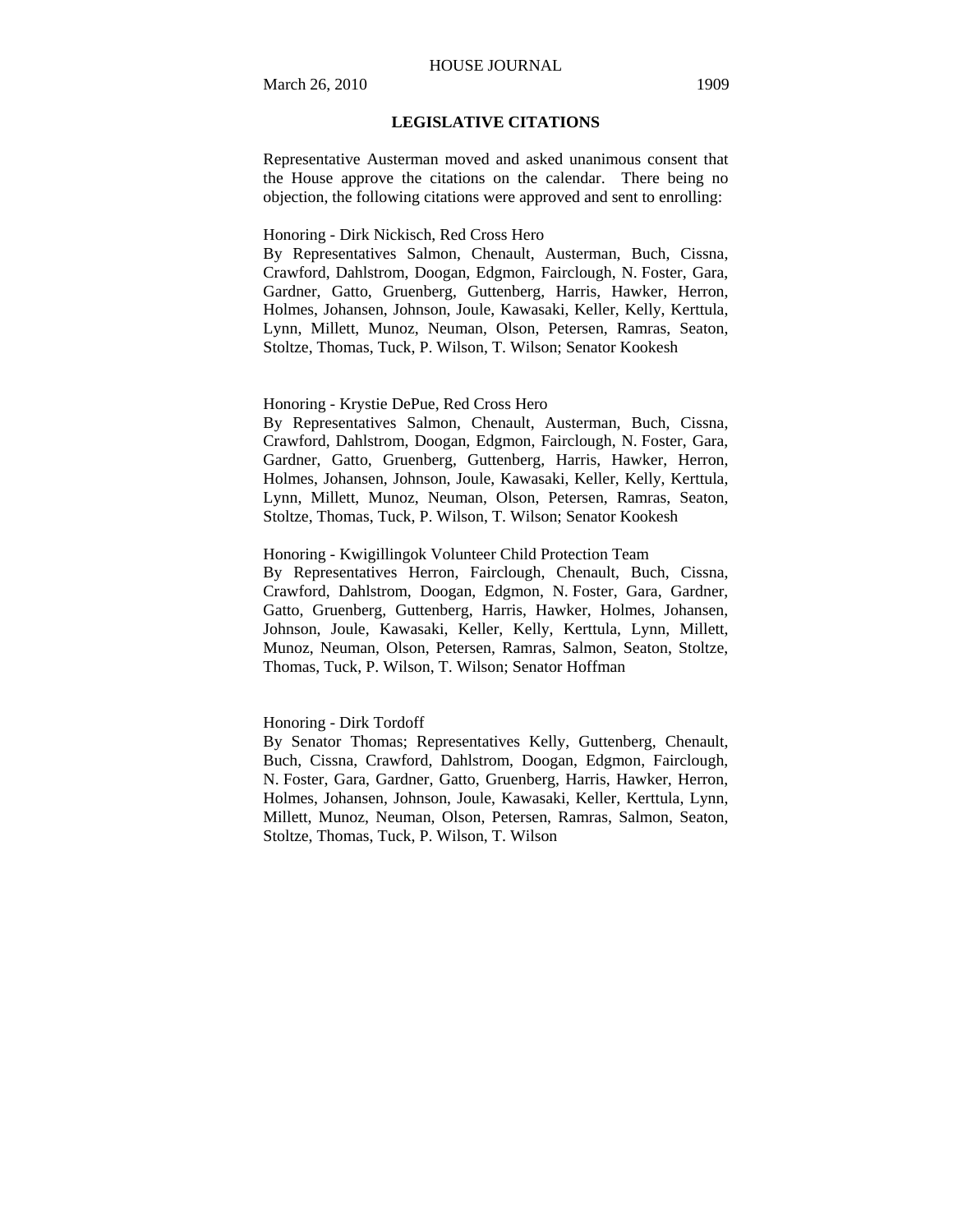#### In Memoriam - Clinton Lee Zaverl

By Representatives Joule, Chenault, Buch, Cissna, Crawford, Dahlstrom, Doogan, Edgmon, Fairclough, N. Foster, Gara, Gardner, Gatto, Gruenberg, Guttenberg, Harris, Hawker, Herron, Holmes, Johansen, Johnson, Kawasaki, Keller, Kelly, Kerttula, Lynn, Millett, Munoz, Neuman, Olson, Petersen, Ramras, Salmon, Seaton, Stoltze, Thomas, Tuck, P. Wilson, T. Wilson; Senator Paskvan

## In Memoriam - Juanita Lou Helms

By Senator Thomas; Representatives Chenault, Buch, Cissna, Crawford, Dahlstrom, Doogan, Edgmon, Fairclough, N. Foster, Gara, Gardner, Gatto, Gruenberg, Guttenberg, Harris, Hawker, Herron, Holmes, Johansen, Johnson, Joule, Kawasaki, Keller, Kelly, Kerttula, Lynn, Millett, Munoz, Neuman, Olson, Petersen, Ramras, Salmon, Seaton, Stoltze, Thomas, Tuck, P. Wilson, T. Wilson

In Memoriam - Virginia 'Ginny' Lou Watkins Howell

By Senator Coghill; Representatives T. Wilson, Chenault, Buch, Cissna, Crawford, Dahlstrom, Doogan, Edgmon, Fairclough, N. Foster, Gara, Gardner, Gatto, Gruenberg, Guttenberg, Harris, Hawker, Herron, Holmes, Johansen, Johnson, Joule, Kawasaki, Keller, Kelly, Kerttula, Lynn, Millett, Munoz, Neuman, Olson, Petersen, Ramras, Salmon, Seaton, Stoltze, Thomas, Tuck, P. Wilson,

#### **UNFINISHED BUSINESS**

Representative Austerman moved and asked unanimous consent that the following member be excused from a call of the House. There being no objection, the member was excused as noted:

Representative Ramras – from evening plane time, March 26 to morning plane time, March 29

#### **SB 43**

Representative Munoz added her name as cross sponsor to:

SENATE BILL NO. 43

"An Act adding a second verse to the official Alaska state song."